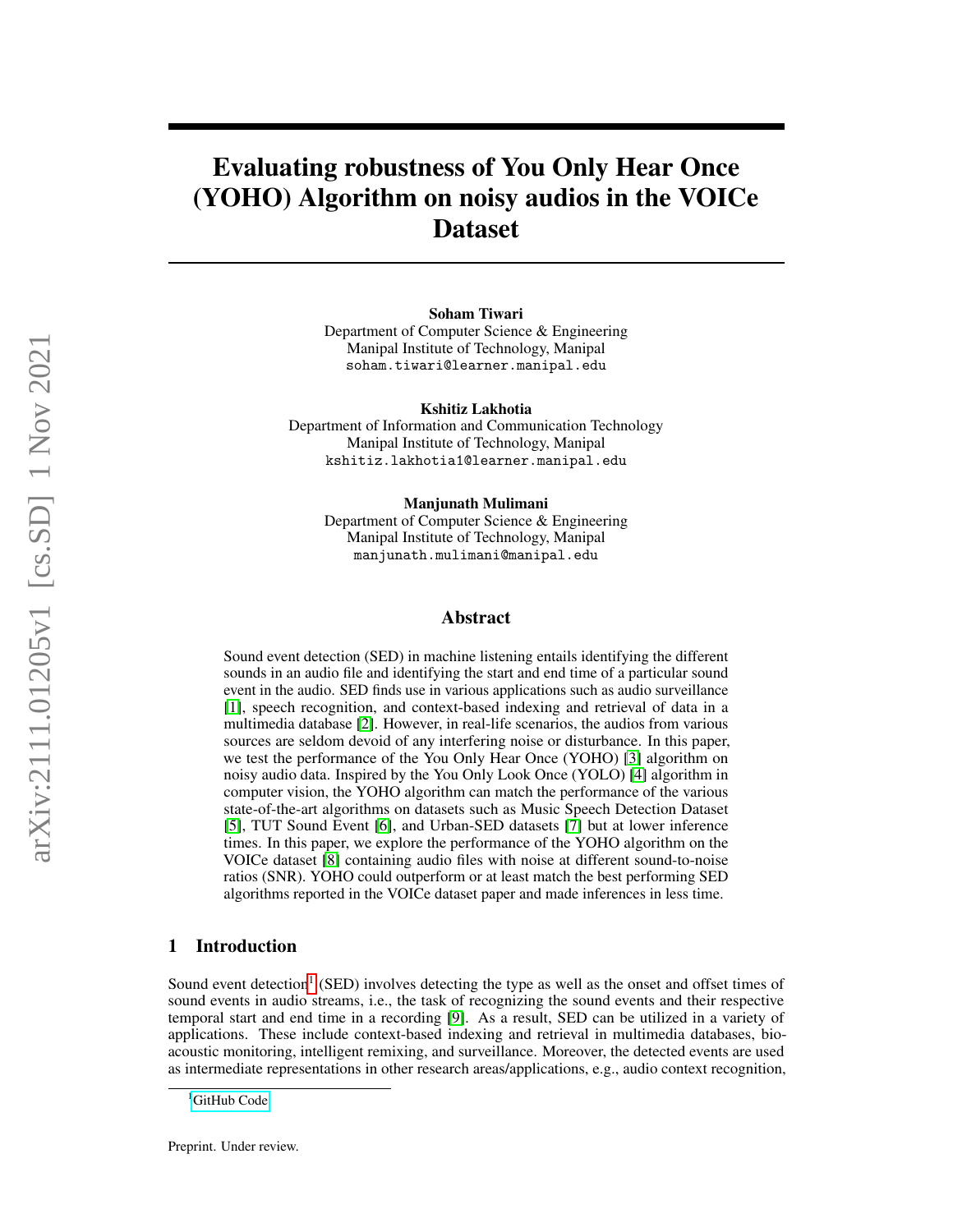automatic tagging, and audio segmentation [\[2\]](#page-5-1). However, building SED models is difficult because sound events exhibit diverse temporal and spectral characteristics, and because they rarely occur in isolation, multiple sound events tend to overlap considerably (polyphonic audio).

A multitude of models has been used to detect sound events over the years. Early approaches for sound event detection had adapted techniques from speech recognition and music information retrieval, such as Gaussian Mixture Models (GMMs) and Hidden Markov Models (HMMs) [\[9\]](#page-6-1). However, a drawback of HMMs is the inability to deal with polyphonic audio - containing multiple sound events in parallel. In contrast, the advent of deep learning has shown that deep neural networks are adept at performing multi-label sound event classification and dealing with polyphonic audio. A simple feed-forward neural network (FFN) can perform multi-label classification but is limited in its ability to model the long-term time correlation of the sound signals. Consequently, plain FNNs are not widely used in SED. While convolutional neural networks (CNNs) are not suitable for modeling the time correlations of audio signals alone, CNNs combined with recurrent neural networks (RNNs) can capture the local and global context in audios. Convolutional Recurrent neural networks (CRNNs) [\[10\]](#page-6-2) perform exceptionally well in SED. The convolutional layers act as feature extractors, which learn discriminatory features through the successive convolutions and non-linear transformations applied to the time-frequency spectrogram representation presented at the network's input. The recurrent layers learn the temporal dependencies in the sequence of features presented at their input. However, sequential layers preclude full use of parallel computation in GPUs, leading to longer times for performing sound event detection on audio files. As a result, to reduce inference times without sacrificing high precision and recall, S. Venkatesh et al. proposed the You Only Hear Once (YOHO) algorithm. YOHO algorithm was inspired by You Only Look Once (YOLO) [\[4\]](#page-5-3) algorithm, which has tremendous popularity in Computer Vision. YOLO converted the prediction of object bounding boxes from a classification problem to a regression problem, drastically improving the input image processing times and facilitating real-time object detection. Similarly, YOHO converts the detection of acoustic boundaries from a frame-based, multi-label classification problem into a regression problem. This was achieved by having a set of 3 separate output neurons for each class. One neuron to detect the presence of an event class and the other two to predict the event's start and endpoints. The YOLO paper [\[3\]](#page-5-2) reported a higher F-measure and lower error rate than CRNNs on multiple datasets. Moreover, since YOHO is designed as a purely convolutional neural network with no recurrent layers, it has faster inference times than architectures that include sequential layers like CRNNs. It takes as input log-Mel spectrograms [\[11\]](#page-6-3) of the audios and outputs the probability as well as the start and end time of each event label. In addition, as this end-to-end approach predicts acoustic boundaries directly, it is significantly quicker during post-processing and smoothing [\[3\]](#page-5-2).

To test the performance of YOHO on noisy audio, we used the VOICe dataset [\[8\]](#page-6-0). It is an artificially created dataset using sound events from TUT Rare Sound Events 2017 development set and acoustic scenes from TAU Urban Acoustic Scenes 2019 development set, containing different sound events combined with noise from different acoustic scenes. The motivation behind this work is to test and evaluate the performance of YOHO on noisy data. If it can perform well on noisy data and report scores matching the CRNN algorithms, we would then have in our hands an algorithm that would be robust to noise and be able to perform sound event detection much faster than other algorithms today. As a result, it would then turn out to be a candidate model deployed on portable devices that want to carry out sound event detection. The rest of the paper is structured as follows. Section 2 explores the VOICe dataset, followed by Section 3, where the YOHO model adapted for the VOICe dataset is described. In section 4, the SED results on VOICe are discussed, and finally, in section 5, the conclusion.

# 2 VOICe Dataset

The performance of sound event detection algorithms suffer when utilized in unknown situations, for example in different acoustic environments. Hence, the VOICe dataset [\[8\]](#page-6-0) is used to develop and test sound event algorithms in different domains.

Audio noise from three acoustic environments: "vehicle", "outdoor", and "indoor" were utilized to simulate a realistic scenario in which the acoustic scene circumstances in the audio recordings of data for which a model is optimized and data for which the model is evaluated on [\[8\]](#page-6-0) is incongruent.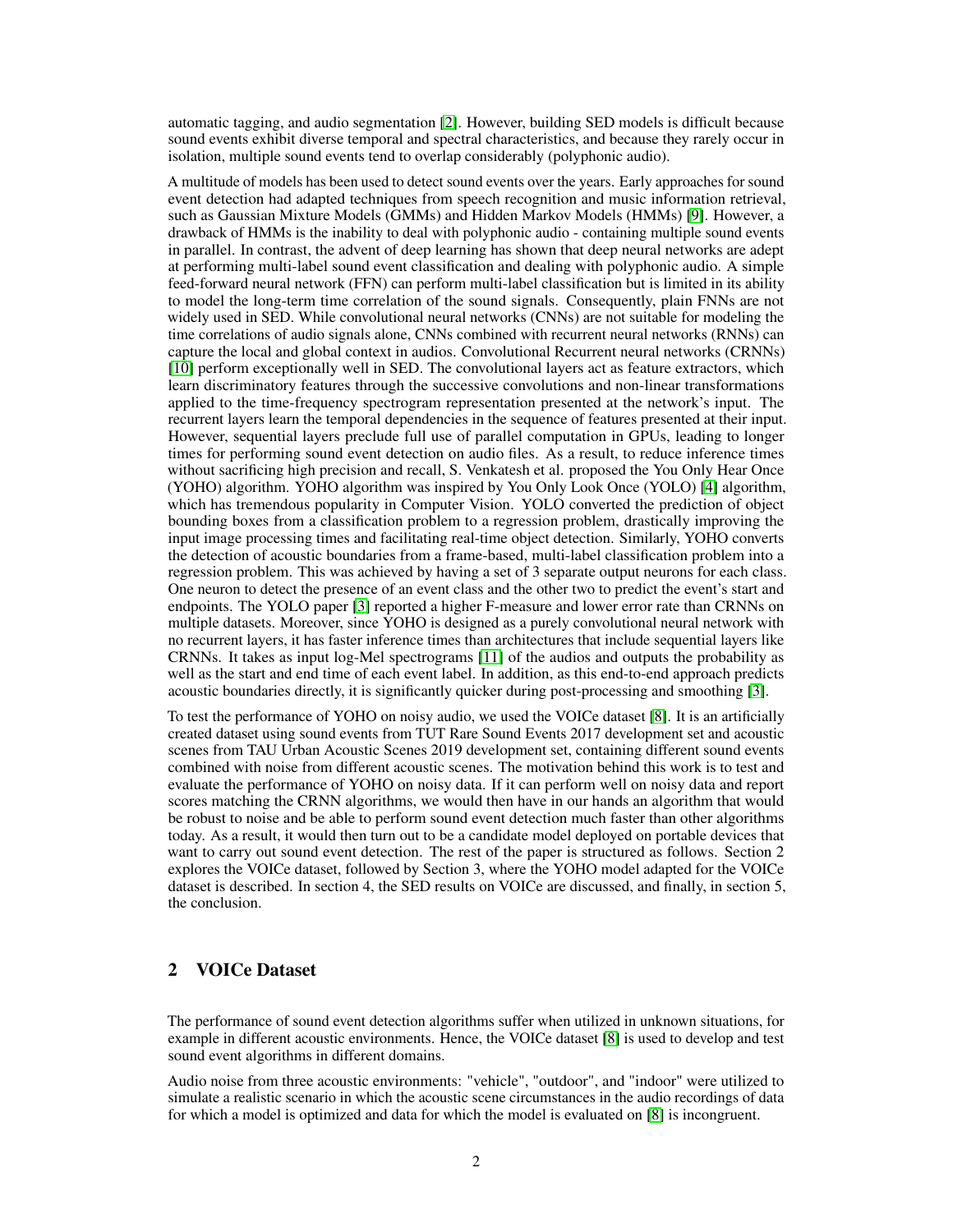To make the sound event mixtures, isolated audio samples from three different sound event classes were used - "baby crying", "glass breaking" and "gunshot". Apart from retaining the clean audio files in the dataset, the clean audios were then augmented using background noise from recordings of cars, outdoor environments, and indoor acoustic scenes, yielding four separate versions of the same number of sound event mixtures at two different signal-to-noise ratios (SNRs) [\[12\]](#page-6-4): -3dB and -9dB, respectively.

As a result, VOICe consisted of 1449 different mixtures of three different sound events: "baby crying," "glass breaking," and "gunshot" in different conditions. 1242 mixtures with background noise of three different categories of acoustic scenes - "vehicle"," outdoor", and "indoor", were mixed using 2 SNR values (-3, -9 dB), i.e., 207 mixtures x 3 acoustic scenes x 2 SNRs = 1242. Moreover 207 clean audios without any background noise were included as well.

These audio files were then segregated into 'training', 'testing' and 'validation' splits. The training audio files were approximately 180s long where as testing and validation files were both 60s long.

Consequently, VOICe was designed to facilitate the change of the domain of sound event detection from one acoustic scene to another or between sound events with and without background noise.

# 3 YOHO Algorithm

S. Venkatesh et al. implemented the YOHO algorithm [\[3\]](#page-5-2) by altering the final layers of MobileNet [\[13\]](#page-6-5) architecture instead of the traditional, larger YOLO architectures [\[4,](#page-5-3) [14\]](#page-6-6). YamNet [\[15\]](#page-6-7), although a simple audio classifier, is another algorithm that used MobileNet.

As a result, YOHO is a purely convolutional neural network, as seen in Table [1.](#page-3-0) The upper half of the table consists of the original MobileNet [\[13\]](#page-6-5) architectural layers. The lower half contains layers modified for the VOICe dataset [\[8\]](#page-6-0).

The input to the YOHO model is in the form of log-mel spectrograms [\[16\]](#page-6-8). Each audio file is first segmented into overlapping windows with window length 2.56s and hop length 1.96s. The input dimension is determined by the length of the audio example and the number of mel bins. For the VOICe dataset, the input logmel spectrogram shape is (40, 257) where 40 is the number of mel bins and 257 time steps. Next, after reshaping the input, a 3x3 2D convolution with a stride of 2 is performed. As a result, the time and frequency dimensions are cut in half. Many depthwiseseparable convolutions [\[17\]](#page-6-9) with 3x3 filters are used in the MobileNet design, followed by pointwise convolutions [\[18\]](#page-6-10) with 1x1 filters. Except for the final layer, all convolutions were followed by ReLu activations [\[19\]](#page-6-11) and batch normalization [\[20\]](#page-6-12). The time and frequency dimensions are halved each time a stride of two is used.

The last two dimensions were flattened. The final nine-filter 1D convolution yields an output matrix of shape 9x9. The first dimension of the output corresponds to the time axis and the second dimensions corresponds to 3 neurons for each of the 3 classes in the VOICe dataset. The input spectrogram is divided into 9 bins along the time axis. Every row in the output matrix represents the start and end times of the audio events in the corresponding bin of the input spectrogram. As seen in Figure [1,](#page-4-0) the first, fourth and seventh neurons perform binary classification at each time step to detect the presence of the respective audio events. The second and third neurons use regression to predict start and end times of the first audio-event class. Similarly for the fifth, sixth, eight and ninth neurons and their respective second and third audio-event classes. The YOHO algorithm's output layer modified for the VOICe dataset is depicted in Figure 1.

## 4 Results

Table [2](#page-4-1) are the F1 scores of the SED and adaptation tasks reported on the VOICe dataset using the CRNN algorithm [\[10\]](#page-6-2) reported in the original paper. Here,  $D_s$  and  $D_t$  represent the source and the target domain data respectively. Furthermore, V. stands for "vehicle", O. is "outdoor", I. represents "indoor" and Ce. symbolises "clean" data.

The CRNN model in the original paper [\[8\]](#page-6-0) was first trained on the source dataset  $D_s$  - either clean audio files, vehicle audio files, indoor audio files or outdoor files using the provided train, test and validation splits. Next, a clone of this 'source' model - the 'target' model is made which initially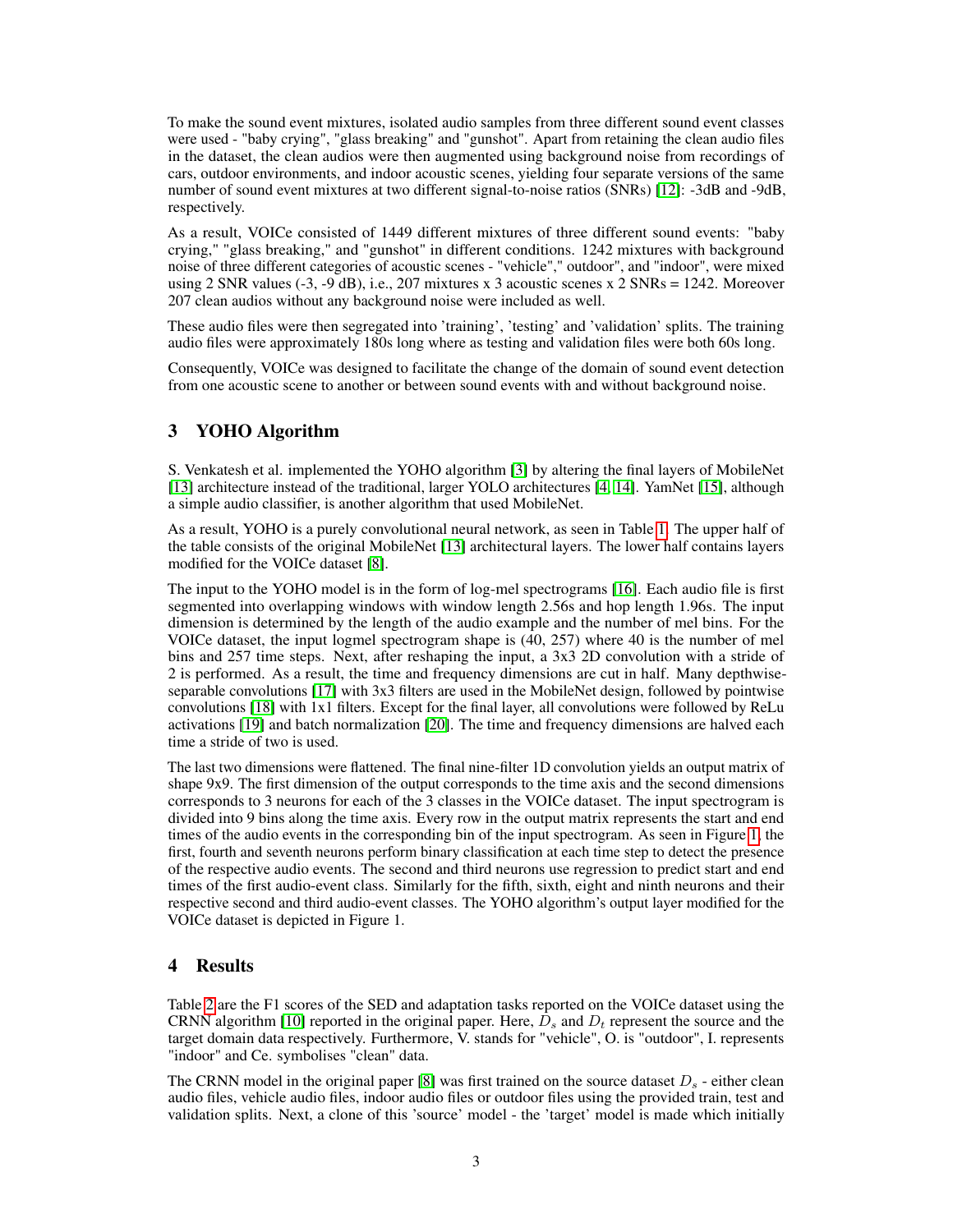<span id="page-3-0"></span>

| Table 1: First half of the table consists of the original layers of the MobileNet [21] architecture. The |
|----------------------------------------------------------------------------------------------------------|
| second half of the architecture has been adapted for the VOICe dataset. 'dw' stands for depth-wise       |
| CNN layer.                                                                                               |

| <b>Layer type</b>          | <b>Filters</b>   | <b>Shape/Stride</b>     | <b>Output shape</b>                  |
|----------------------------|------------------|-------------------------|--------------------------------------|
| Reshape                    |                  |                         | $\frac{257 \times 40 \times 1}{257}$ |
| Conv2D                     | 32               | 3x3/2                   | 129 x 20 x 32                        |
| $Conv2D-dw$                | ÷.               | $3 \times 3$            | 129 x 20 x 32                        |
| Conv2D                     | 64               | $1 \times 1$            | 129 x 20 x 64                        |
| $Conv2D-dw$                |                  | 3x3/2                   | 65x10x64                             |
| Conv <sub>2</sub> D        | 128              | $1 \times 1$            | 65 x 10 x 128                        |
| $Conv2D-dw$                |                  | $\overline{3x3}$        | $65 \times 10 \times 128$            |
| Conv2D                     | 128              | $\overline{1 \times 1}$ | 65 x 10 x 128                        |
| $Conv2D-dw$                |                  | 3x3/2                   | $33 \times 5 \times 128$             |
| Conv2D256                  | 256              | $1 \times 1$            | $33 \times 5 \times 256$             |
| $Conv2D-dw$                |                  | 3x3                     | 33 x 5 x 256                         |
| Conv $2D$ $256$            | 256              | $1 \times 1$            | $33 \times 5 \times 256$             |
| $Conv2D-dw$                |                  | 3x3/2                   | 17x3x256                             |
| Conv2D                     | $\overline{512}$ | $1 \times 1$            | 17x3x512                             |
| 5x (Conv2D-dw              |                  | $\overline{3x3}$        | 17x3x512                             |
| Conv2D)                    | 512              | $1 \times 1$            | 17 x 3 x 512                         |
| $Conv2D-dw$                |                  | 3x3/2                   | 9x2x512                              |
| Conv2D                     | 1024             | $1 \times 1$            | 9 x 2 x 1024                         |
| $Conv2D-dw$                |                  | $3 \times 3$            | 9 x 2 x 1024                         |
| Conv2D                     | 1024             | $\overline{1x1}$        | 9x2x1024                             |
| $Conv2D-dw$                |                  | $\overline{3x3}$        | 9x2x1024                             |
| $\overline{\text{Conv2D}}$ | 512              | 1 x 1                   | 9x2x512                              |
| $Conv2D-dw$                |                  | $3 \times 3/2$          | 9x2x512                              |
| Conv2D                     | 256              | $1 \times 1$            | 9x2x256                              |
| $Conv2D-dw$                |                  | 3x3                     | 9x2x256                              |
| Conv2D                     | 128              | $\overline{1x1}$        | 9x2x128                              |
| Reshape                    | ÷,               |                         | 9x256                                |
| Conv1D                     | $\overline{9}$   | 1                       | 9x9                                  |

contains the same weights. Moreover, a simple domain classifier consisting of two FNN layers was also made to classify the domain of the input data as either source or target. Finally the target model and the domain classifier were trained in an adversarial manner on the adaptation and the test splits of the target dataset  $D_t$ . The adaptation split is the train and validation splits of the target data combined [\[8\]](#page-6-0).

Hence, the paper [\[8\]](#page-6-0) states that each row of Table [2](#page-4-1) presents an adaptation process from  $D_s$  to  $D_t$ . In addition,  $F_{1s}^{S_{te}}$  and  $F_{1s}^{T_{te}}$  represents the F1-scores of source model for test split of  $D_s$  and  $D_t$ respectively. Conversely,  $F_{1_A}^{T_{te}}$  denotes the F1-score of adapted model (i.e. target model) on test split data from  $D_t$ .

However, due to lack of powerful computational resources  $2$ , we were unable to use the adversarial method of training in our data. Hence, we do not have any results for a target YOHO model which would be trained on source data and adapted to target data in an adversarial manner. Instead, in our experiment the YOHO model would first be trained using the train and the validation splits of the source dataset  $D_s$  and the same source model would be simply evaluated on the test split of the target dataset  $D_t$ .

Table [3](#page-5-7) contains the results of training the YOHO model on the source dataset  $D_s$  and then simply evaluating on the target dataset  $D_t$ . This table only contains results for -9dB SNR data<sup>[3](#page-3-2)</sup>. Hence

<span id="page-3-2"></span><span id="page-3-1"></span><sup>2</sup>Our models were trained on Google Colab using the free tier GPU.

<sup>&</sup>lt;sup>3</sup>The results for the -3dB SNR data using YOHO were not reported due to the lack of benchmarks for comparison on -3dB SNR data using CRNNs in the original VOICe paper [\[8\]](#page-6-0).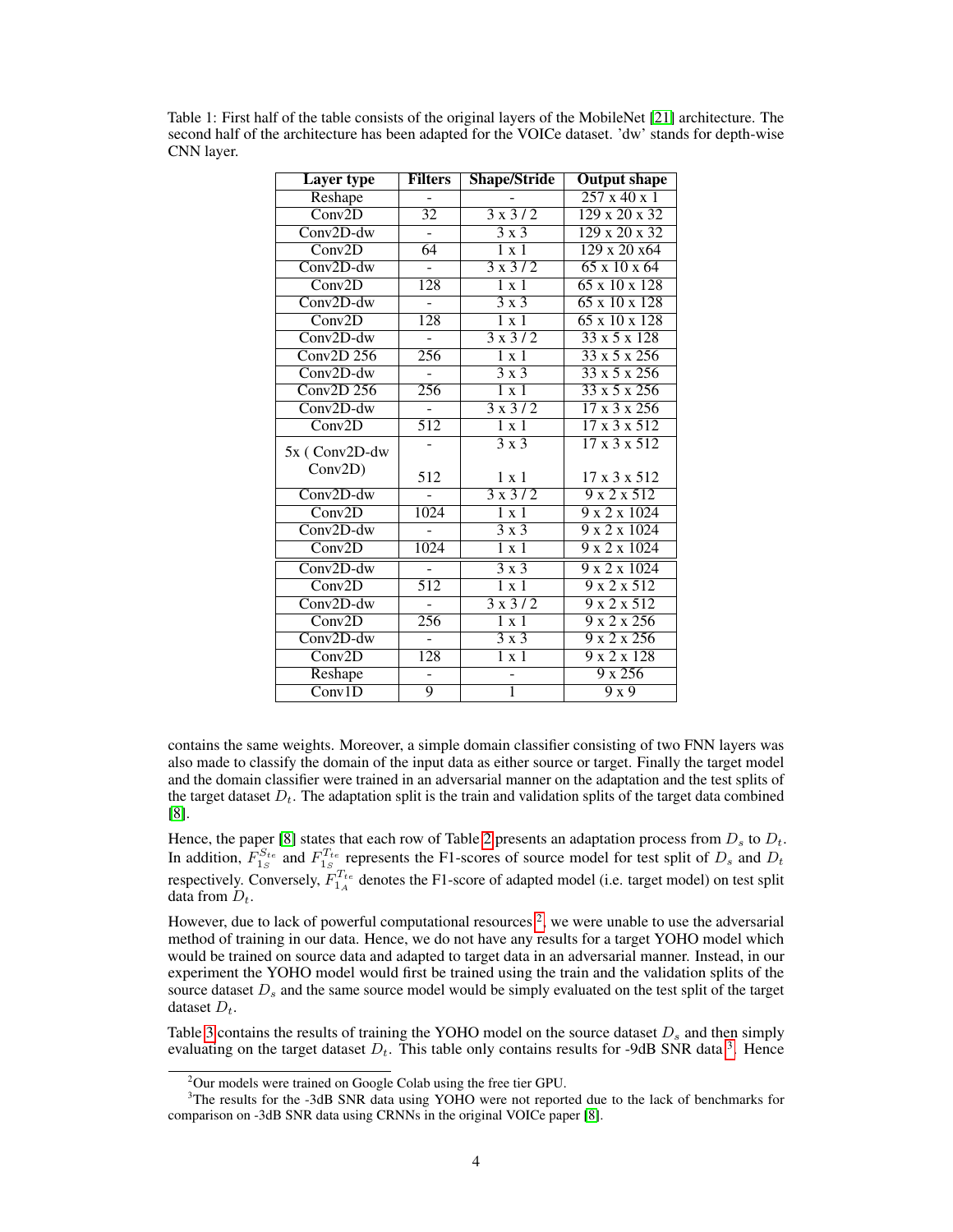

<span id="page-4-0"></span>Figure 1: Representation of the output layer of YOHO for the VOICe dataset.

comparing the results in Table 3 with only the  $F_{1_s}^{S_t e}$  and  $F_{1_s}^{T_t e}$  columns of Table 2, the YOHO model reports higher F1-scores compared to the CRNN [\[10\]](#page-6-2) model on VOICe in the following:

- When the model is trained on clean data as source  $D_s$ , it has obtained higher F1-scores across all target datasets  $D_t$  (except when  $D_t$  is clean) compared to CRNNs.
- When the model is trained on vehicle data as source  $D_s$ , it has obtained higher F1-scores across all target datasets  $D_t$ .
- When the model is trained on outdoor data as source  $D_s$ , it has obtained higher F1-scores across all target datasets  $D_t$ .
- When the model is trained on indoor data as source  $D_s$ , it has obtained higher F1-scores across all target datasets  $D_t$ .

Only when both the source and target data is clean data, we are witnessing a lower F1-score compared to the F1-score of 0.91/0.92 obtained by CRNNs.

Looking at the tabulated results in Table [2](#page-4-1) and Table [3,](#page-5-7) YOHO outperforms CRNNs on the -9dB SNR VOICe dataset. This is despite the fact that implementation of the YOHO model in our experiment did not involve any adaptation of the model using target data  $D_t$ , i.e., the model is able to report higher F1-scores on most of the target data without any fine-tuning on the target data involved.

<span id="page-4-1"></span>

| $D_s$ / $D_t$         | $F^{S_{te}}$     | $F^{T_{te}}$                | $F^{T}$ te                  |
|-----------------------|------------------|-----------------------------|-----------------------------|
| V.70.                 | $0.80 \pm 0.003$ | $\overline{0.73 \pm 0.003}$ | $0.74 \pm 0.006$            |
| $V_{\cdot}/I_{\cdot}$ | $0.81 \pm 0.008$ | $0.69 \pm 0.002$            | $0.66 \pm 0.018$            |
| $0.7V$ .              | $0.75 \pm 0.010$ | $0.77 \pm 0.007$            | $\overline{0.76 \pm 0.023}$ |
| $0.1$ .               | $0.75 \pm 0.008$ | $0.70 \pm 0.011$            | $0.69 \pm 0.013$            |
| I/V                   | $0.73 \pm 0.002$ | $0.75 \pm 0.008$            | $\overline{0.73 \pm 0.007}$ |
| I.70.                 | $0.74 \pm 0.002$ | $0.75 \pm 0.008$            | $0.70 \pm 0.033$            |
| Ce. / V.              | $0.92 \pm 0.003$ | $0.50 \pm 0.007$            | $\overline{0.43 \pm 0.011}$ |
| Ce. / O.              | $0.92 \pm 0.003$ | $0.49 \pm 0.022$            | $0.42 \pm 0.010$            |
| Ce. / I.              | $0.91 \pm 0.004$ | $0.50 \pm 0.007$            | $0.40 \pm 0.095$            |

Table 2: Results of CRNN on VOICe from original paper [\[8\]](#page-6-0) using -9dB SNR data.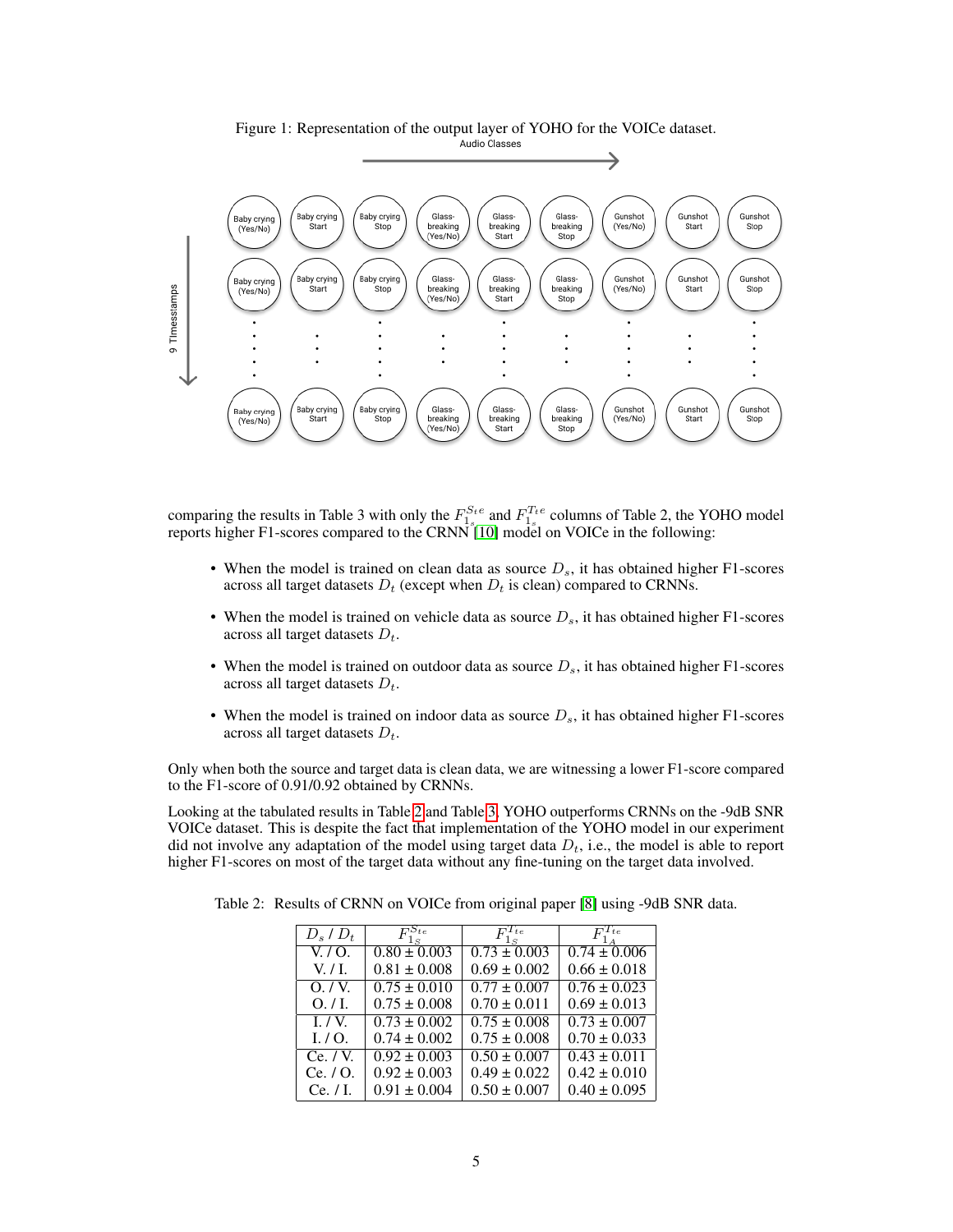| $D_s/D_t$ | Ce.              |                  | $\left( \right)$ |                  |
|-----------|------------------|------------------|------------------|------------------|
| Ce.       | $0.86 \pm 0.008$ | $0.75 \pm 0.005$ | $0.73 \pm 0.011$ | $0.72 \pm 0.007$ |
| M         | $0.84 \pm 0.007$ | $0.83 \pm 0.004$ | $0.77 \pm 0.004$ | $0.74 \pm 0.009$ |
| $\Omega$  | $0.82 \pm 0.002$ | $0.82 \pm 0.007$ | $0.80 \pm 0.006$ | $0.77 \pm 0.004$ |
|           | $0.81 \pm 0.002$ | $0.82 \pm 0.010$ | $0.82 \pm 0.002$ | $0.80 \pm 0.003$ |

<span id="page-5-7"></span>Table 3: Results of YOHO on -9dB SNR data.

#### 4.1 Hyperparameters

First, when splitting the audio files into overlapping windows, window length was set to 2.56s and hop/jump length was set to 1.96s. The sampling rate of the audio files being read was 44,100Hz.

We used the Adam optimizer with a learning rate of 0.001. We also used a batch size of 32, and early-stopping callback [\[22\]](#page-6-14) to train the network where the validation loss was monitored. If the change in validation loss remained less than 0.1 (min-delta) for 5 epochs (patience), then the training of the model would be stopped. Similar to [\[3\]](#page-5-2), L2 normalization with regularisation parameter set to 0.001 and spatial dropout was also employed. SpecAugment [\[23\]](#page-6-15) was used to augment the model inputs - log-mel spectrograms, by randomly dropping a sequence of frequency bins or time bins from the input.

Finally, we used the sed\_eval toolbox [\[24\]](#page-6-16), to assess the performance of the models on the noisy and clean data and to generate the F1-scores and the error rates, reported in Section 4.

#### 5 Conclusion

In this paper, we evaluated the robustness of the YOHO algorithm on noisy data. The output layer of YOHO model was adapted and then evaluated on the VOICe dataset. The results showed that the YOHO model was able to outperform the CRNN model on the same data. On the basis of these results, it would seem that YOHO is a robust algorithm and is able to perform well not only on noisy but also on unseen data. Moreover, the much lower inference times of YOHO compared to CRNNs on other datasets <sup>[4](#page-5-8)</sup> reported in the YOHO paper [\[3\]](#page-5-2) showed YOHO is a fast, accurate and robust model for sound event detection. We hope that these results would ins pire future studies where the accuracy and low-inference times of YOHO can potentially be used in portable SED applications.

#### References

- <span id="page-5-0"></span>[1] S. Ntalampiras, "Audio surveillance," *WIT Transactions on State-of-the-art in Science and Engineering*, 2012. [Online]. Available: [https://www.witpress.com/Secure/elibrary/papers/](https://www.witpress.com/Secure/elibrary/papers/9781845645625/9781845645625012FU1.pdf) [9781845645625/9781845645625012FU1.pdf](https://www.witpress.com/Secure/elibrary/papers/9781845645625/9781845645625012FU1.pdf)
- <span id="page-5-1"></span>[2] T. Heittola, "Sound event detection - toni heittola." [Online]. Available: [https:](https://homepages.tuni.fi/toni.heittola/research-sound-event-detection) [//homepages.tuni.fi/toni.heittola/research-sound-event-detection](https://homepages.tuni.fi/toni.heittola/research-sound-event-detection)
- <span id="page-5-2"></span>[3] S. Venkatesh, D. Moffat, and E. R. Miranda, "You only hear once: A yolo-like algorithm for audio segmentation and sound event detection." [Online]. Available: <https://github.com/satvik-venkatesh/you-only-hear-once>
- <span id="page-5-3"></span>[4] J. Redmon, S. Divvala, R. Girshick, and A. Farhadi, "You only look once: Unified, real-time object detection," *Proceedings of the IEEE Computer Society Conference on Computer Vision and Pattern Recognition*, vol. 2016-December, pp. 779–788, 6 2015. [Online]. Available: <https://arxiv.org/abs/1506.02640v5>
- <span id="page-5-4"></span>[5] "2018:music and/or speech detection - mirex wiki." [Online]. Available: [https:](https://music-ir.org/mirex/wiki/2018:Music_and/or_Speech_Detection) [//music-ir.org/mirex/wiki/2018:Music\\_and/or\\_Speech\\_Detection](https://music-ir.org/mirex/wiki/2018:Music_and/or_Speech_Detection)
- <span id="page-5-5"></span>[6] "Acoustic scene classification - dcase." [Online]. Available: [http://dcase.community/](http://dcase.community/challenge2017/task-acoustic-scene-classification) [challenge2017/task-acoustic-scene-classification](http://dcase.community/challenge2017/task-acoustic-scene-classification)
- <span id="page-5-6"></span>[7] "Urban-sed - home." [Online]. Available:<http://urbansed.weebly.com/>

<span id="page-5-8"></span><sup>4</sup>CRNN inference times for VOICe dataset were not available. Hence we did not report the inference times of YOHO on the VOICe dataset.